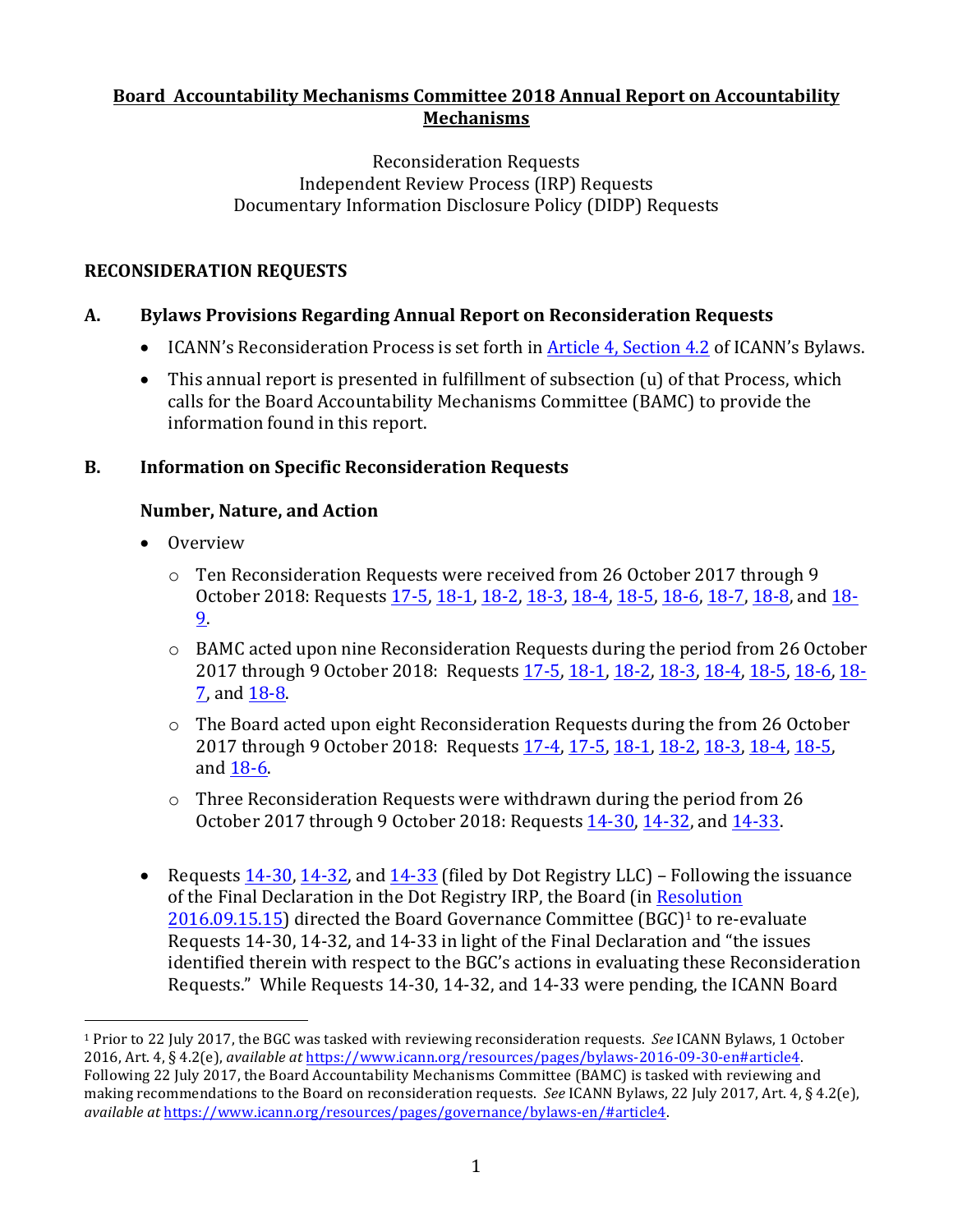directed ICANN org to undertake the Community Priority Evaluation (CPE) Process Review to evaluate the process by which ICANN org interacted with the CPE Provider.<sup>2</sup> The BGC thereafter determined that the CPE Process Review should also include: (i) an evaluation of whether the CPE criteria were applied consistently throughout and across each CPE report; and (ii) compilation of the research relied upon by the CPE Provider to the extent such research exists for the evaluations which are the subject of certain pending Reconsideration Requests relating to the CPE process.<sup>3</sup> The BGC determined that the pending Reconsideration Requests regarding the CPE process, including Requests 14-30, 14-32, and 14-33 would be placed on hold until the CPE Process Review was completed and that the BGC would re-evaluate Requests 14-30, 14-32, and 14-33 following the completion of the CPE Process Review. <sup>4</sup> Requests 14-30, 14-32, and 14-33 were subsequently withdrawn by the Requestor on 8 December 2017, 11 December 2017 and 15 February 2018, respectively.

- Request 17-5 (filed by DotKids Foundation) The Requestor sought reconsideration of ICANN's decision for taking the Requestor's .KIDS gTLD application off hold before the CPE Process Review is completed. On 21 January 2018, pursuant to Article 4, Section 4.2(I)(iii) of the ICANN Bylaws, the Ombudsman recused himself from consideration of Request 17-5. On 5 April 2018, the BAMC issued Recommendation on Request 17-4, recommending that Request 17-5 be denied. The Requestor did not submit a rebuttal to the BAMC's Recommendation. On 13 May 2018, the Board adopted the BAMC's Recommendation on Request 17-5.
- Request 18-1 (filed by DotMusic Limited) The Requestor sought reconsideration of ICANN's Response to Requestor's DIDP seeking disclosure of documents relating to the CPE Process Review. On 17 April 2018, pursuant to Article 4, Section 4.2(l)(iii) of the ICANN Bylaws, the Ombudsman recused himself from consideration of Request 18-1. On 5 June 2018, the BAMC recommended that the Board deny Reconsideration Request 18-1. On 20 June 2018, the Requestor submitted a rebuttal to the BAMC's Recommendation. On 18 July 2018, the Board adopted the BAMC's Recommendation on Request 18-1.
- Request 18-2 (filed by dotgay LLC) The Requestor sought reconsideration of ICANN's Response to Requestor's DIDP seeking disclosure of documents relating to the CPE Process Review. On 17 April 2018, pursuant to Article 4, Section 4.2(l)(iii) of the ICANN Bylaws, the Ombudsman recused himself from consideration of Request 18-2. On 5 June 2018, the BAMC recommended that the Board deny Reconsideration Request 18-2. On 20 June 2018, the Requestor submitted a rebuttal to the BAMC's Recommendation.

 

https://www.icann.org/en/system/files/files/dotregistry-llc-withdrawal-redacted-07dec17-en.pdf), 14-32 (.INC) (withdrawn on 11 December 2017, see https://www.icann.org/en/system/files/files/reconsideration-14-32dotregistry-request-redacted-11dec17-en.pdf), 14-33 (.LLP) (withdrawn on 15 February 2018, see

<sup>2</sup> https://www.icann.org/resources/board-material/resolutions-2016-09-17-en#1.a. 

<sup>3</sup> https://www.icann.org/resources/board-material/minutes-bgc-2016-10-18-en. 

<sup>4</sup> https://www.icann.org/en/system/files/correspondence/disspain-letter-review-new-gtld-cpe-process-26apr17-

en.pdf. The eight Reconsideration Requests that the BGC placed on hold pending completion of the CPE Process Review are: 14-30 (.LLC) (withdrawn on 7 December 2017, *see*

https://www.icann.org/en/system/files/files/reconsideration-14-33-dotregistry-request-redacted-15feb18-en.pdf), 16-3 (.GAY), 16-5 (.MUSIC), 16-8 (.CPA), 16-11 (.HOTEL), and 16-12 (.MERCK).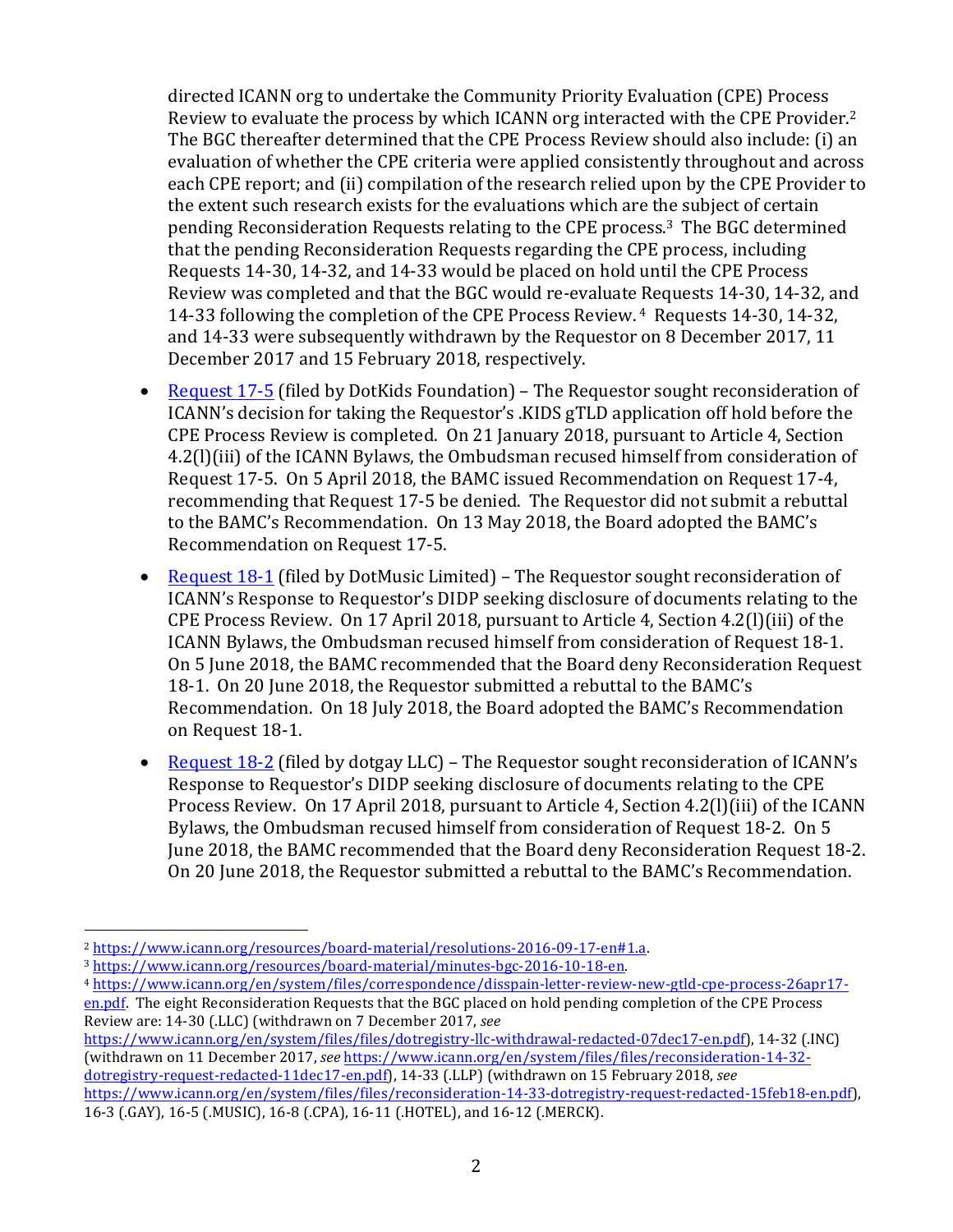On 18 July 2018, the Board adopted the BAMC's Recommendation on Request 18-2.

- Request 18-3 (filed by Astutium Ltd.) The Requestor seeks reconsideration of ICANN's decision to terminate Registrar Accreditation Agreement following reigstar's failure to cure breaches. Pursuant to Article 4, Section  $4.2(1)(ii)$  of the ICANN Bylaws, on 4 May 2018, the Ombudsman submitted to the BAMC his substantive evaluation of Request 18-3. On 5 June 2018, the BAMC recommended that the Board deny Reconsideration Request 18-3. On 20 June 2018, the Requestor submitted a rebuttal to the BAMC's Recommendation. On 18 July 2018, the Board adopted BAMC's Recommendation on Request 18-3 and directed ICANN org to continue termination process of the Requestor's Registrar Accreditation Agreement.
- Request  $18-4$  (filed by dotgay LLC) The Requestor sought reconsideration of ICANN Board's resolutions regarding the CPE Process Review (i.e. Resolutions 2018.03.15.08 - $2018.03.15.11$ ). On 21 May 2018, pursuant to Article 4, Section  $4.2(1)(iii)$  of the ICANN Bylaws, the Ombudsman recused himself from consideration of Request 18-4. On 14 June 2018, the BAMC recommended that the Board deny Reconsideration Request 18-4. On 29 June 2018, the Requestor submitted a rebuttal to the BAMC's Recommendation. On 18 July 2018, the Board adopted the BAMC's Recommendation on Request 18-4.
- Request 18-5 (filed by DotMusic Limited) The Requestor sought reconsideration of ICANN Board's resolutions regarding the CPE Process Review (i.e. Resolutions 2018.03.15.08 - 2018.03.15.11). On 21 May 2018, pursuant to Article 4, Section 4.2(I)(iii) of the ICANN Bylaws, the Ombudsman recused himself from consideration of Request 18-5. On 14 June 2018, the BAMC recommended that the Board deny Reconsideration Request 18-5. On 29 June 2018, the Requestor submitted a rebuttal to the BAMC's Recommendation. On 18 July 2018, the Board adopted the BAMC's Recommendation on Request 18-5.
- Request 18-6 (filed by Travel Reservations SRL, Minds + Machines Group Limited, Radix FZC, dot Hotel Inc., Fegistry LLC) - The Requestors sought reconsideration of ICANN Board's resolutions regarding the CPE Process Review (i.e. Resolutions 2018.03.15.08 - $2018.03.15.11$ ). On 23 May 2018, pursuant to Article 6, Section  $4.2(1)$ (iii) of the ICANN Bylaws, the Ombudsman recused himself from consideration of Request 18-6. On 14 June 2018, the BAMC recommended that the Board deny Reconsideration Request 18-6. On 29 June 2018, the Requestors submitted a rebuttal to the BAMC's Recommndation. On 18 July 2018, the Board adopted the BAMC's Recommendation on Request 18-6.
- Request 18-7 (filed by Afilias Domains No. 3 Limited) The Requestor sought reconsideration of ICANN org's response to the Afilias' request for documents, pursuant to ICANN org's Documentary Information Disclosure Policy (DIDP), relating to the .WEB contention set. The BAMC determined that Request 18-7 is not sufficiently stated because the Request does not demonstrate that Afilias is materially or adversely affected by an action or inaction of ICANN org. On 5 June 2018, the BAMC summarily dismissed Request 18-7 pursuant to Article 4, Section  $4.2(k)$  of the Bylaws.
- **Request 18-8 (filed by Afilias Domains No. 3 Limited)** The Requestor seeks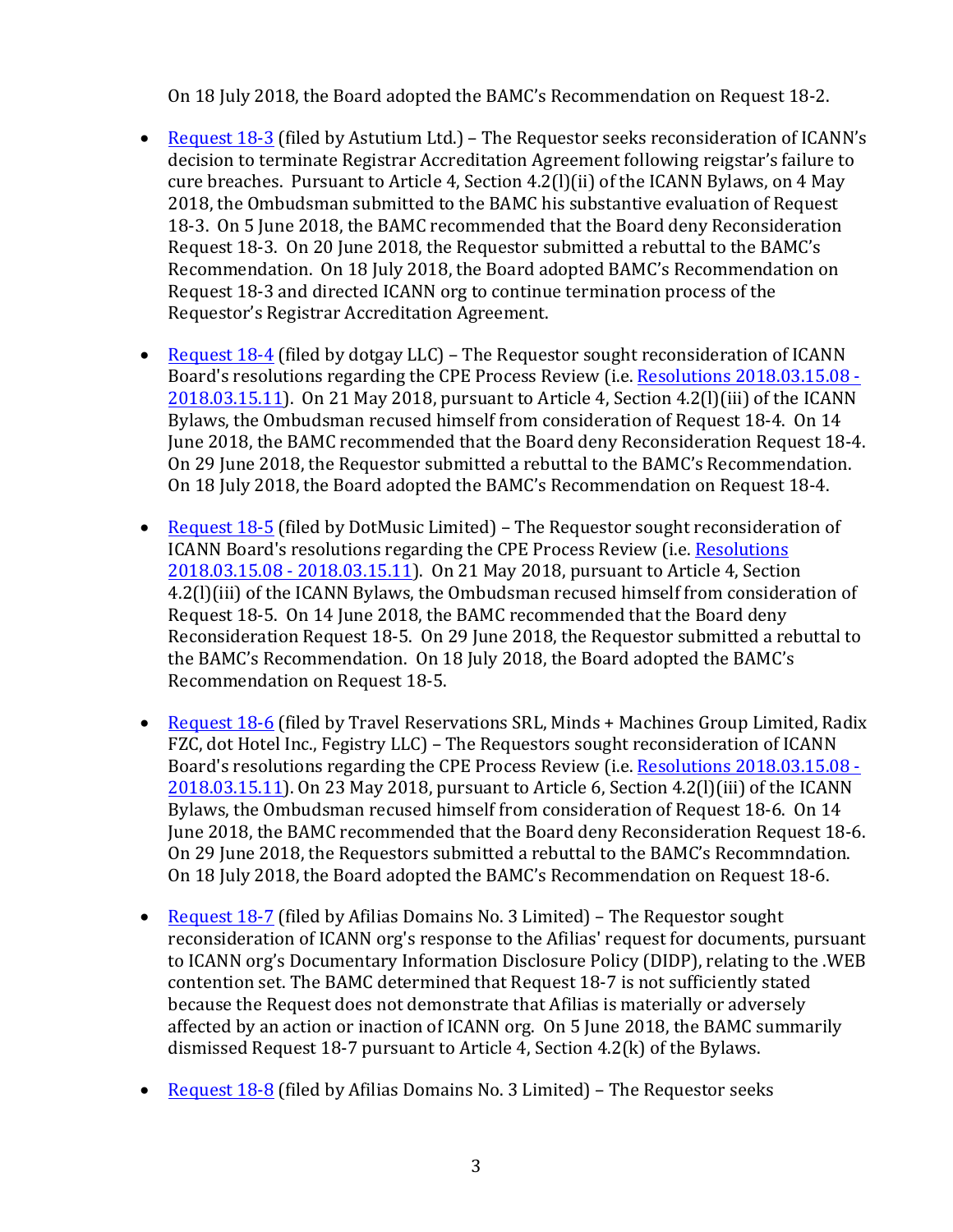reconsideration of ICANN org's DIDP response, for documents relating to the .WEB contention set. Specifically, the Requestor claims that, in declining to produce certain requested documents, ICANN org violated its Commitments established in the Bylaws concerning accountability, transparency, and openness. On 20 July 2018, pursuant to Article 4, Section  $4.2(1)(iii)$  of the ICANN Bylaws, the Ombudsman recused himself from consideration of Request 18-8. On 28 August 2018, the BAMC issued its Recommendation on Request 18-8. The Requestor did not submit a rebuttal to the BAMC's Recommendation. Request 18-8 is currently pending Board consideration.

• Request 18-9 (filed by DotKids Foundation) – The Requestor seeks reconsideration of ICANN org's response to the Requestor's request, pursuant to the "Final Report of the Joint SO/AC New gTLD Applicant Support Working Group (JAS)" for financial support for engaging in the string contention resolution process for the .KID/.KIDS contention set. Specifically, the Requestor claims that "ICANN's premature rejection of the request stating that [ICANN org] is 'unable to provide such financial assistance' and that 'additional funding past evaluations ... is currently out of scope' goes against the community developed final report by the [JAS]." (Request 18-9 at Pg. 3.) The Requestor also asserts that ICANN organization's decision goes "against ICANN's core value to ascertain the global public interest." On 4 October 2018, pursuant to Article 4, Section 4.2(I)(iii) of the ICANN Bylaws, the Ombudsman recused himself from consideration of Request 18-9. Request 18-9 is pending consideration by the BAMC.

#### **Number of Reconsideration Requests Pending**

- As of 9 October 2018, seven Reconsideration Requests are pending BAMC consideration, one Reconsideration Request is pending Board action (following action already taken by the BAMC).
- Seven Reconsideration Requests are pending BAMC consideration: Requests 14-42, 16-3, 16-5, 16-8, 16-11, 16-12, and 18-9.
- As of 9 October 2018, six Reconsideration Requests are pending BAMC consideration for more than 90 days.
	- o Request 14-42 (filed by Badr Boubker Seddik, Director of Digital Economy at the Ministry of Trade, Industry, Investment and Digital Economy of the Kingdom of Morocco on 28 September 2014) - Subsequent events have caused ICANN to seek further review from the Geographic Names Panel (GNP). The applicant was granted five extensions of time to provide the requisite support for the GNP review, but failed to do so and is now listed as "will not proceed". Request 14-42 may be withdrawn.
	- $\circ$  Request 16-3 (filed by dotgay LLC on 17 February 2016), Request 16-5 (filed by DotMusic Limited et al. on 24 February 2016), Request 16-8 (filed by CPA Australia on 15 July 2016), Request 16-11 (filed by Travel Reservations SRL, Spring McCook, LLC, Minds + Machines Group Limited, Famous Four Media Limited, dot Hotel Limited, Radix FZC, dot Hotel Inc., Fegistry, LLC on 25 August 2016), and Request  $16-12$  (filed by Merck KGaA on 25 August 2016) -Consideration of these requests were placed on hold pending the completion of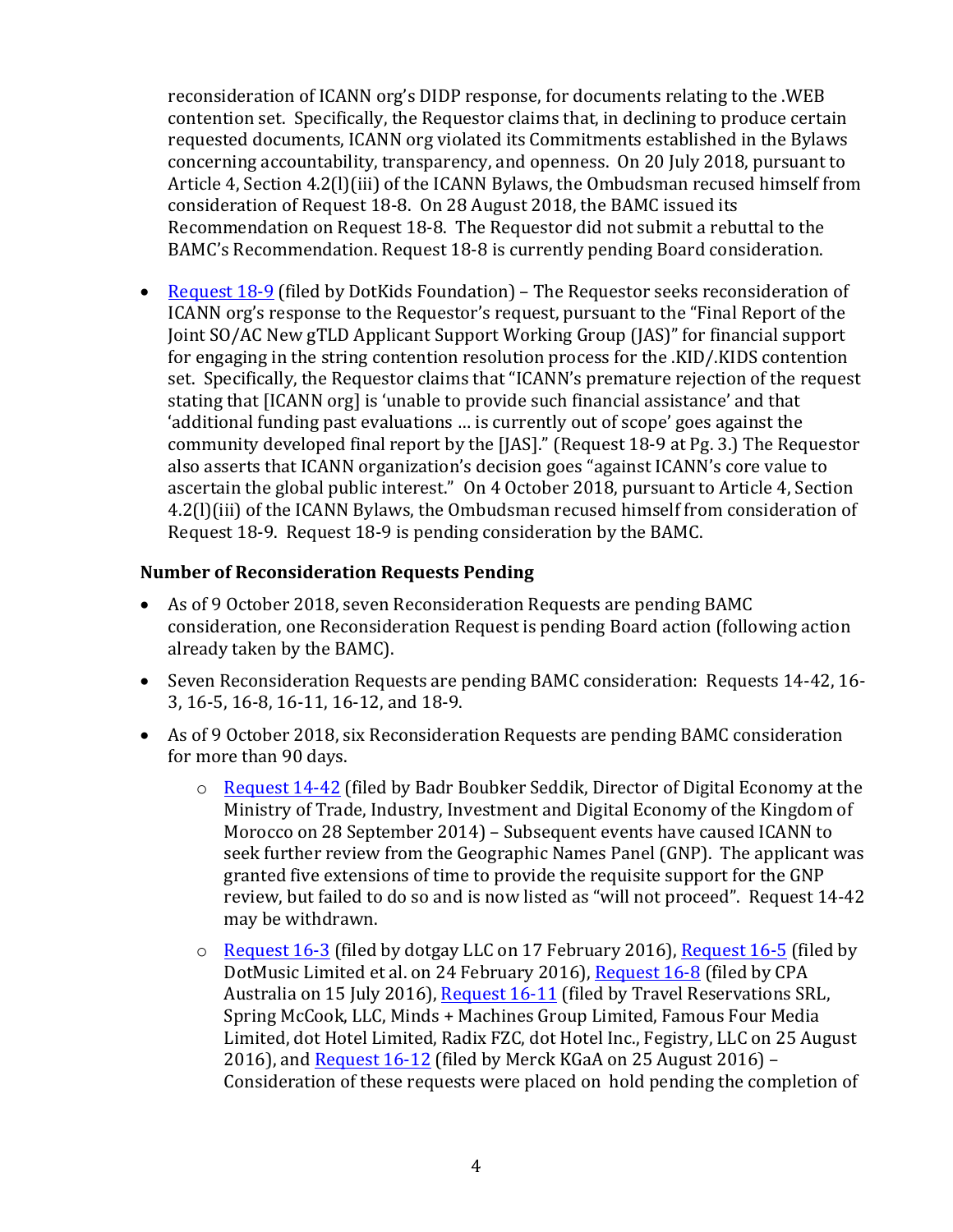the CPE Process Review, which was declared completed by the ICANN Board on 15 March 2018. 5

- As of 9 October 2018, average length of time for which the six pending Reconsideration Requests have been pending BAMC consideration is 963 days.
- One Reconsideration Request is pending Board action, following action already taken by the BAMC: Request 18-8.

#### **Number of Reconsideration Requests the BAMC Declined to Consider**

• The BAMC has not declined consideration of any Reconsideration Requests submitted between the Annual General Meeting in 2017 and the Annual General Meeting in 2018.

# **Other Accountability Mechanisms Available to Denied Requestors**

• ICANN makes available the Ombudsman and the Independent Review Process as additional mechanisms to enhance ICANN accountability to persons materially affected by its decisions. The Ombudsman separately reports on his activities.

# **INDEPENDENT REVIEW PROCESS (IRP) REQUESTS**

# **A. General Information Regarding IRPs**

In accordance with Article 4, section 4.3 of ICANN's Bylaws, ICANN has designated the International Centre for Dispute Resolution as the body to process requests for independent review of Board actions alleged by any affected party to be inconsistent with ICANN's Articles of Incorporation or Bylaws. Many parties invoke the voluntary Cooperative Engagement Process (CEP) prior to the filing of an IRP, for the purpose of narrowing the issues that are stated within the request for independent review.

# **B.** Information on Specific IRPs

# **Number and Nature**

 

• From 26 October 2017 through 9 October 2018, no IRPs were initiated, two IRPs have concluded, and one IRP is pending further Board consideration.

# **Pending Further Board Consideration**

• Amazon EU S.à.r.l. v. ICANN IRP (.AMAZON and related IDNs) – Amazon EU S.à.r.l. (Amazon) filed its IRP Request on 2 March 2016. Amazon claimed that, in accepting the GAC advice, the Board: (a) did not act transparently and in accord with Amazon's expectations; (b) did not apply documented policies neutrally and objectively, and with integrity, fairness and due diligence; (c) discriminated in its treatment of Amazon's

<sup>5</sup> https://www.icann.org/resources/board-material/resolutions-2018-03-15-en#2.a.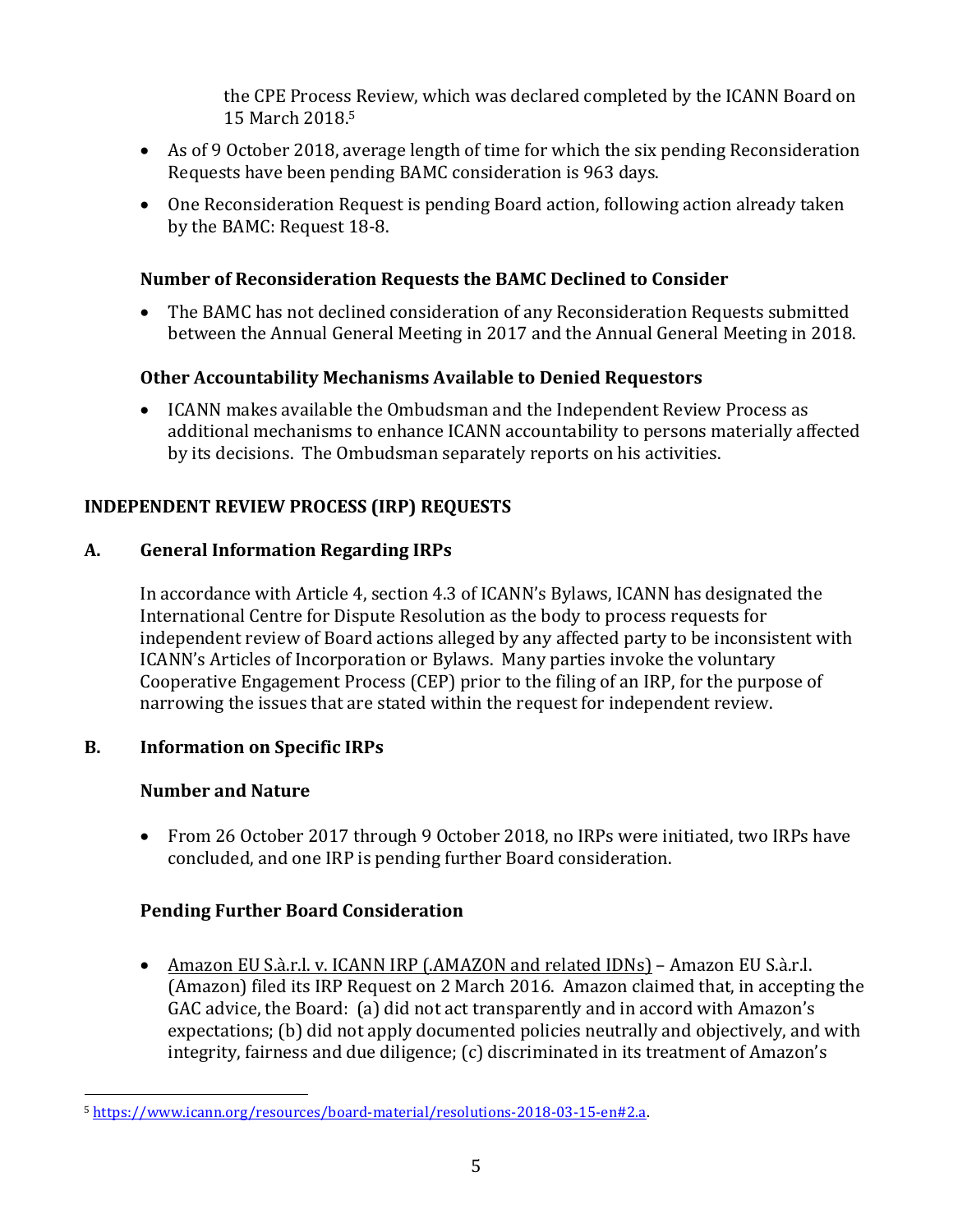applications for .AMAZON and the related IDNs; and  $(d)$  acted with a conflict of interest. The Final Hearing took place on 1-2 May 2017.

The IRP Panel issued its Final Declaration on 11 July 2017. The IRP Panel declared that Amazon is the prevailing party and that ICANN shall reimburse Amazon for its IRP costs. The Panel also recommended that the Board promptly re-evaluate the Amazon applications and independently determine whether there are well-founded, public policy reasons for denying the Amazon applications. On 23 September 2017, the Board considered the Panel's Final Declaration and took the following decisions:

- $\circ$  Resolved (2017.09.23.15), the Board accepts that the Panel declared the following: (i) Amazon is the prevailing party in the Amazon EU S.à.r.l. v. ICANN IRP; and (ii) ICANN "shall reimburse Amazon the sum of US\$163,045.51."
- $\circ$  Resolved (2017.09.23.16), the Board directs the President and CEO, or his  $designee(s)$ , to take all steps necessary to reimburse Amazon in the amount of US\$163,045.51 in furtherance of the Panel's Final Declaration.
- $\circ$  Resolved (2017.09.23.17), further consideration is needed regarding the Panel's non-binding recommendation that the Board "promptly re-evaluate Amazon's applications" and "make an objective and independent judgment regarding whether there are, in fact, well-founded, merits-based public policy reasons for denying Amazon's applications."
- $\circ$  Resolved (2017.09.23.18), the Board asks the Board Accountability Mechanisms Committee (BAMC) to review and consider the Panel's recommendation that the Board "promptly re-evaluate Amazon's applications" and "make an objective and independent judgment regarding whether there are, in fact, well-founded, merits-based public policy reasons for denying Amazon's applications," and to provide options for the Board to consider in addressing the Panel's recommendation.

On 29 October 2017, the Board further considered the Panel's Final Declaration and took the following decisions:

- $\circ$  Resolved (2017.10.29.02), the Board asks the GAC if it has: (i) any information to provide to the Board as it relates to the "merits-based public policy reasons," regarding the GAC's advice that the Amazon applications should not proceed; or (ii) any other new or additional information to provide to the Board regarding the GAC's advice that the Amazon applications should not proceed.
- $\circ$  Resolved (2017.10.29.03), the Board asks the GAC that if it has any new or additional information (as requested above) to provide to the Board, it does so by the conclusion of the ICANN61 meeting scheduled to take place from 10-15 March 2018, in order to assist the Board's appropriate and prompt consideration.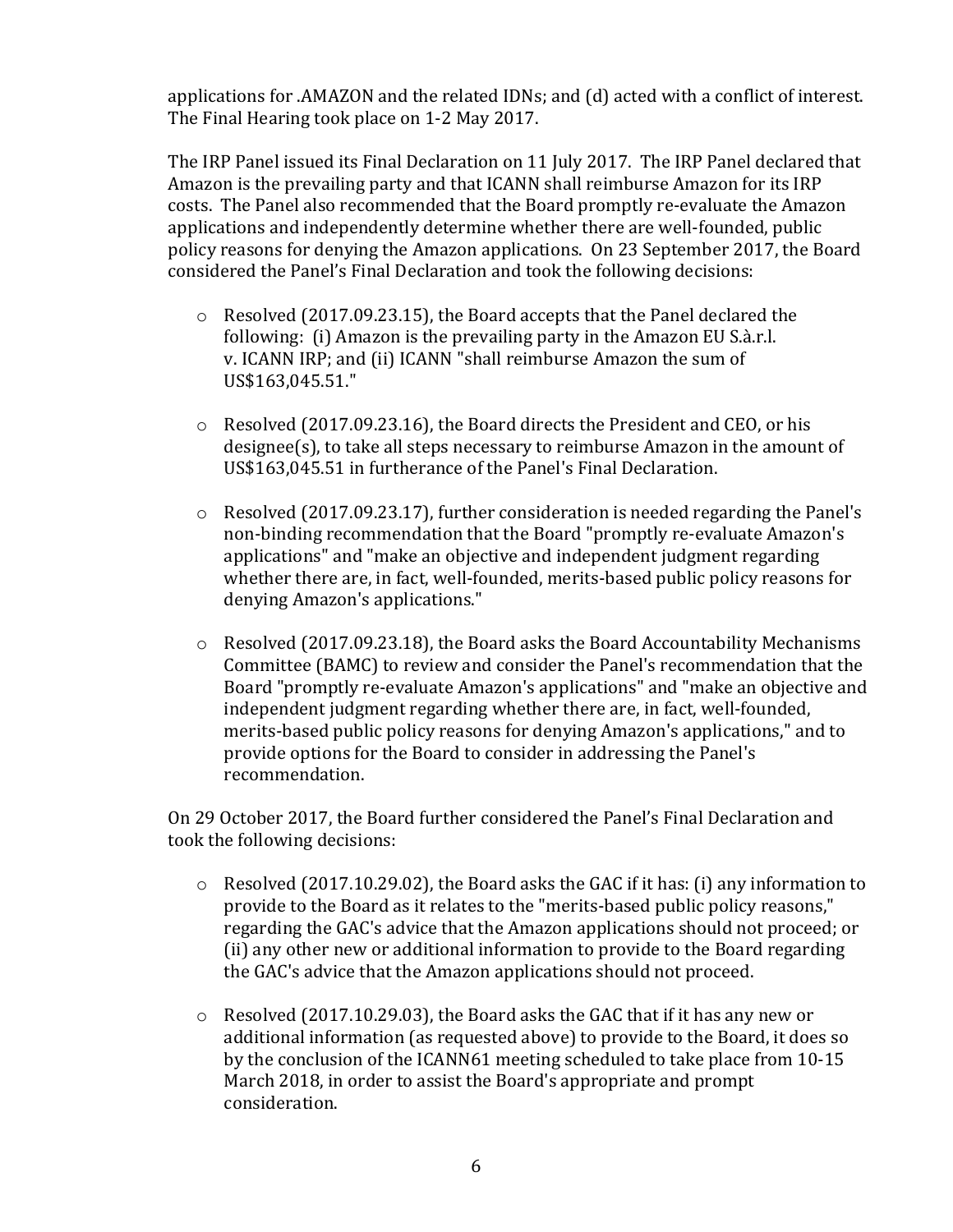On 1 November 2017, the GAC issued its Abu Dhabi Communiqué:

- $\circ$  "The GAC expressed the need to find a mutually acceptable solution in the case of the .amazon gTLD applications for the countries affected and for the Amazon corporation."
- $\circ$  "The GAC advises the ICANN Board to: continue facilitating negotiations between the Amazon Cooperation Treaty Organization's (ACTO) member states and the Amazon corporation with a view to reaching a mutually acceptable solution to allow for the use of .amazon as a top level domain name."

On 15 March 2018, the GAC issued its Puerto Rico Communiqué, which included an attached letter to the ICANN Board that indicated:

 $\circ$  "At this time the GAC does not have any additional information to provide to the Board on this matter, beyond referring to the GAC Abu Dhabi Communique, in particular, to the Advice to the Board contained therein *i.e.* to '*continue facilitating negotiations between the Amazon Cooperation Treaty Organization's (ACTO)* member states and the Amazon corporation with a view to reaching a *mutually acceptable solution to allow for the use of .amazon as a top level domain name'*, the expressed '...need to find a mutually acceptable solution in the case of *the .amazon gTLD applications for the countries affected and for the Amazon corporation*' as well as to the call drawing the attention of '…all parties to the *final transcript of the relevant sessions where these issues were discussed, these will be available at https://icann60abudhabi2017.sched.com/event/CbHz/gac*meeting-with-amazoncom'."

Discussions between Amazon and the ACTO member states are ongoing.

# **Concluded**

• Gulf Cooperation Counsel  $(GCC)$  v. ICANN IRP (.PERSIANGULF) – The GCC challenged the Expert Determination denying the GCC's community objection to the .PERSIANGULF application submitted by Asia Green IT System Ltd. The Final Hearing was held on 7 July 2016. 

The Final Declaration was issued on 19 October 2016. The Final Declaration found GCC to be the prevailing party and ordered the parties to provide further briefing regarding the award of costs. The IRP Panel issued its Final Declaration As To Costs on 15 December 2016 directing ICANN to reimburse the GCC for costs. On 16 March 2017 and on 15 March 2018, the Board considered the Panel's Final Declarations and took the following decisions:

 $\circ$  Resolved (2017.03.16.08), the Board has determined that further consideration and analysis of the Final Declaration is needed, and directs the ICANN President and  $CEO$ , or his designee(s), to conduct or cause to be conducted a further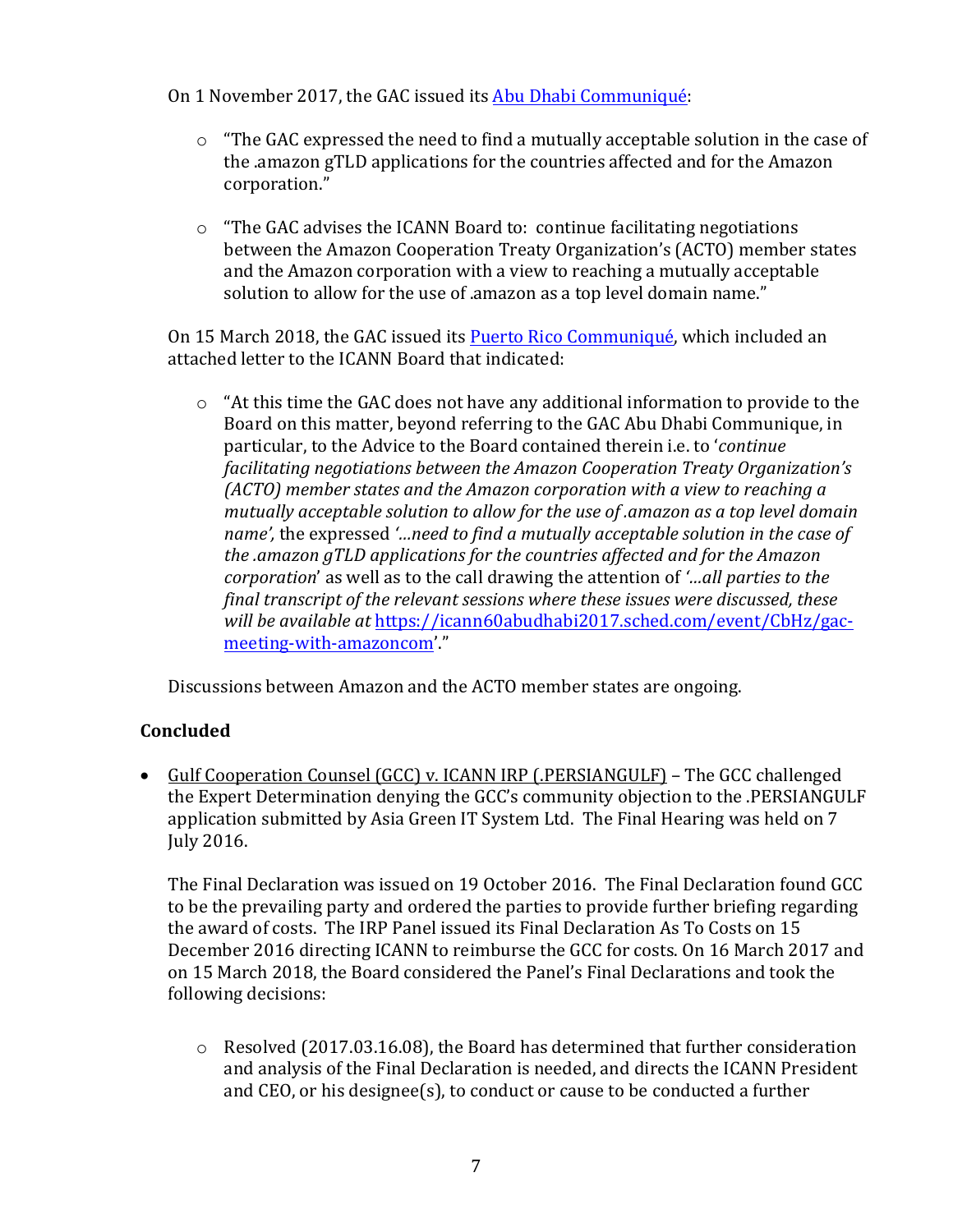analysis of the Panel's factual premises and conclusions, and of the Board's ability to accept certain aspects of the Final Declaration while potentially rejecting other aspects of the Final Declaration.

- $\circ$  Resolved (2018.03.15.12), the Board accepts that the Panel declared the following: (i) the GCC is the prevailing party in the *Gulf Cooperation Council v. ICANN* IRP; and (ii) ICANN "shall reimburse the GCC the sum of \$107,924.16 upon demonstration by [the] GCC that these incurred costs have been paid."
- $\circ$  Resolved (2018.03.15.13), the Board directs the President and CEO, or his  $designee(s)$ , to take all steps necessary to reimburse the GCC in the amount of US\$107,924.16 in furtherance of the IRP Panel's Costs Declaration upon demonstration by the GCC that these incurred costs have been paid.
- $\circ$  Resolved (2018.03.15.14), the Board directs the BAMC: (i) to follow the steps required as if the GAC provided non-consensus advice to the Board pursuant to Module 3.1 (subparagraph II) of the Applicant Guidebook regarding .PERSIANGULF; (ii) to review and consider the relevant materials related to the .PERSIANGULF matter; and (iii) to provide a recommendation to the Board as to whether or not the application for .PERSIANGULF should proceed.

On 3 October 2018, the Board further considered the Panel's Final Declarations and took the following decision:

- $\circ$  Resolved (2018.10.03.01), the Board adopts the portion of the IRP Panel's recommendation that the application for .PERSIANGULF submitted in the current new gTLD round not proceed and directs the President and CEO, or his  $designee(s)$ , to take all steps necessary to implement this decision.
- Asia Green IT Systems Ltd. v. ICANN (.HALAL/.ISLAM) Asia Green IT Systems Ltd.  $("AGIT")$  alleged that "the following actions and inaction of the ICANN Board and Staff [have] violated ICANN's Bylaws and Articles: (1) [c]onsulting in secret with the GAC and with Objectors regarding delay or denial of AGIT's applications[;]  $(2)$  [r]efusing to specifically identify the Objectors' concerns, how those concerns might be resolved by AGIT, or any process by which the concerns might be resolved[;]  $(3)$  [c] reating new policy, without community input, which allows effective, far-from-consensus government veto of just two applications[;]  $(4)$  [d]eciding such policy via NGPC resolution, ignoring unanimous advice from the GNSO Council and resolution of the Board that ICANN, *inter alia*, must provide clear criteria for evaluation of all applications[;]  $(5)$  [r]efusing to provide documents reasonably requested by AGIT, which would illuminate and narrow the scope of the IRP, and thus reduce costs and time to decision[; and]  $(7)$  [r]efusing to acknowledge that IRP decisions are binding and precedential, causing expensive and unnecessary relitigation of settled issues." The Final Hearing took place on 4 May 2017.

The IRP Panel issued its Final Declaration on 30 November 2017. The IRP Panel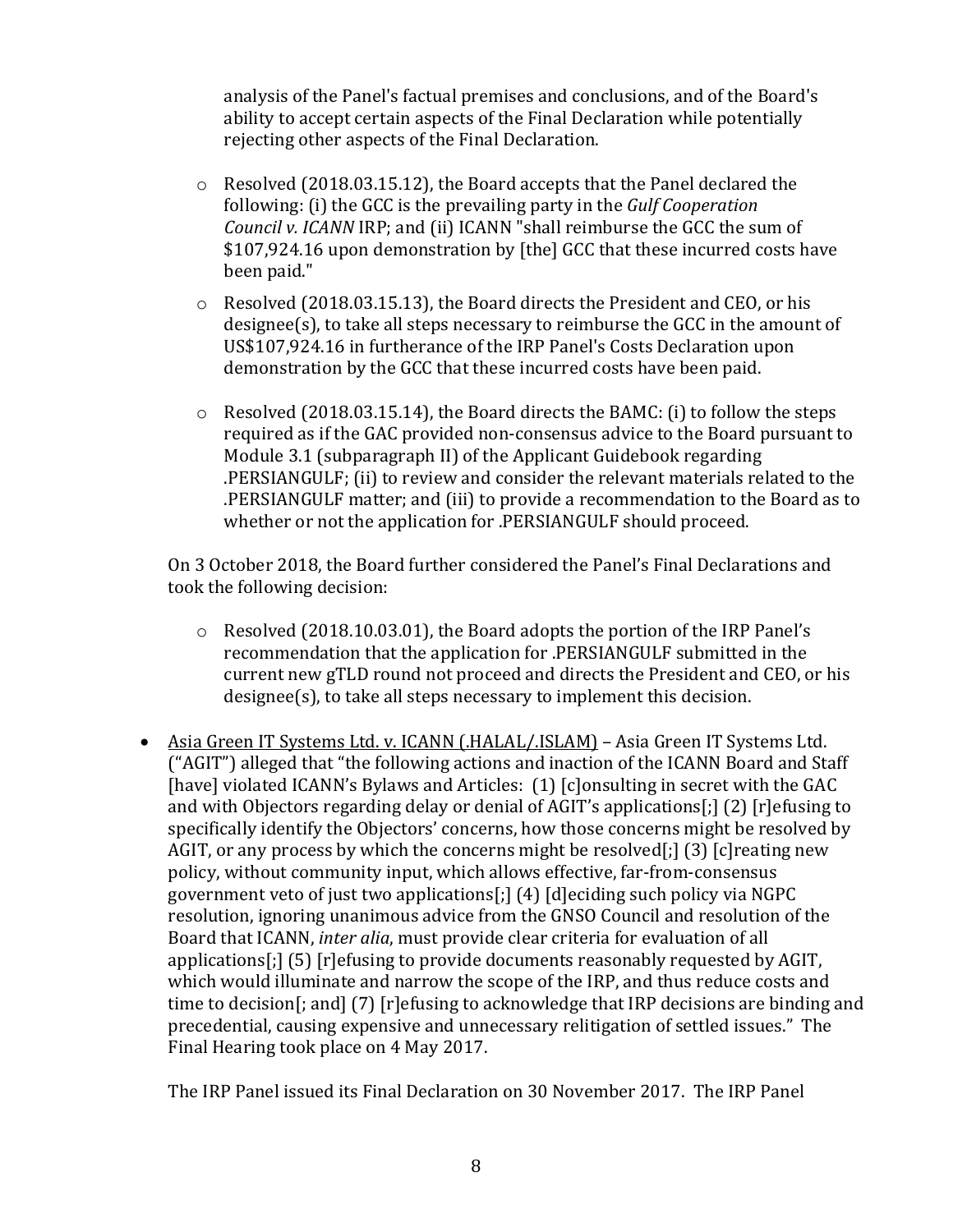declared that AGIT is the prevailing party, and that the ICANN Board acted in a manner inconsistent with ICANN's Articles of Incorporation and Bylaws. On 15 March 2018, the Board considered the Panel's Final Declaration and took the following decisions:

- $\circ$  Resolved (2018.03.15.15), the Board accepts that the Panel declared the following: (i) AGIT is the prevailing party in the Asia Green IT System Bilgisayar San. ve Tic. Ltd. Sti. v. ICANN IRP; and (ii) ICANN shall reimburse AGIT the sum of US\$93,918.83.
- $\circ$  Resolved (2018.03.15.16), the Board directs the President and CEO, or his  $designee(s)$ , to take all steps necessary to reimburse  $AGIT$  in the amount of US\$93,918.83 in furtherance of the Panel's Final Declaration.
- $\circ$  Resolved (2018.03.15.17), the Board directs the BAMC to re-review the GAC non-consensus advice (as defined in Section 3.1 subparagraph II of the Applicant Guidebook) as well as the subsequent communications from or with objecting and supporting parties, in light of the Final Declaration, and provide a recommendation to the Board as to whether or not the applications for .HALAL and .ISLAM should proceed.

On 3 October 2018, the Board further considered the Panel's Final Declaration and took the following decision:

 $\circ$  Resolved (2018.10.03.02), the Board directs the President and CEO, or his  $designee(s)$ , that the pending application for .HALAL and the pending application for .ISLAM not proceed.

# **DOCUMENTARY INFORMATION DISCLOSURE POLICY (DIDP) REQUESTS**

# **A. General Information Regarding DIDP**

- The DIDP was developed as a part of the Accountability and Transparency Frameworks and Principles to help enhance ICANN's accountability and transparency.
- The DIDP provides that "information contained in documents concerning ICANN's operational activities, and within ICANN's possession, custody, or control" at the time the DIDP request is made, will be made available to the public unless there is a compelling reason for confidentiality, such as the Defined Conditions of Nondisclosure.
- All DIDP requests and responses are posted at: https://www.icann.org/resources/pages/governance/transparency-en.

# **B.** Information on Specific DIDP Requests

#### **Number and Nature**

• From 26 October 2017 through 9 October 2018, 11 DIDP Requests have been submitted and 10 were responded to. One DIDP Request was withdrawn.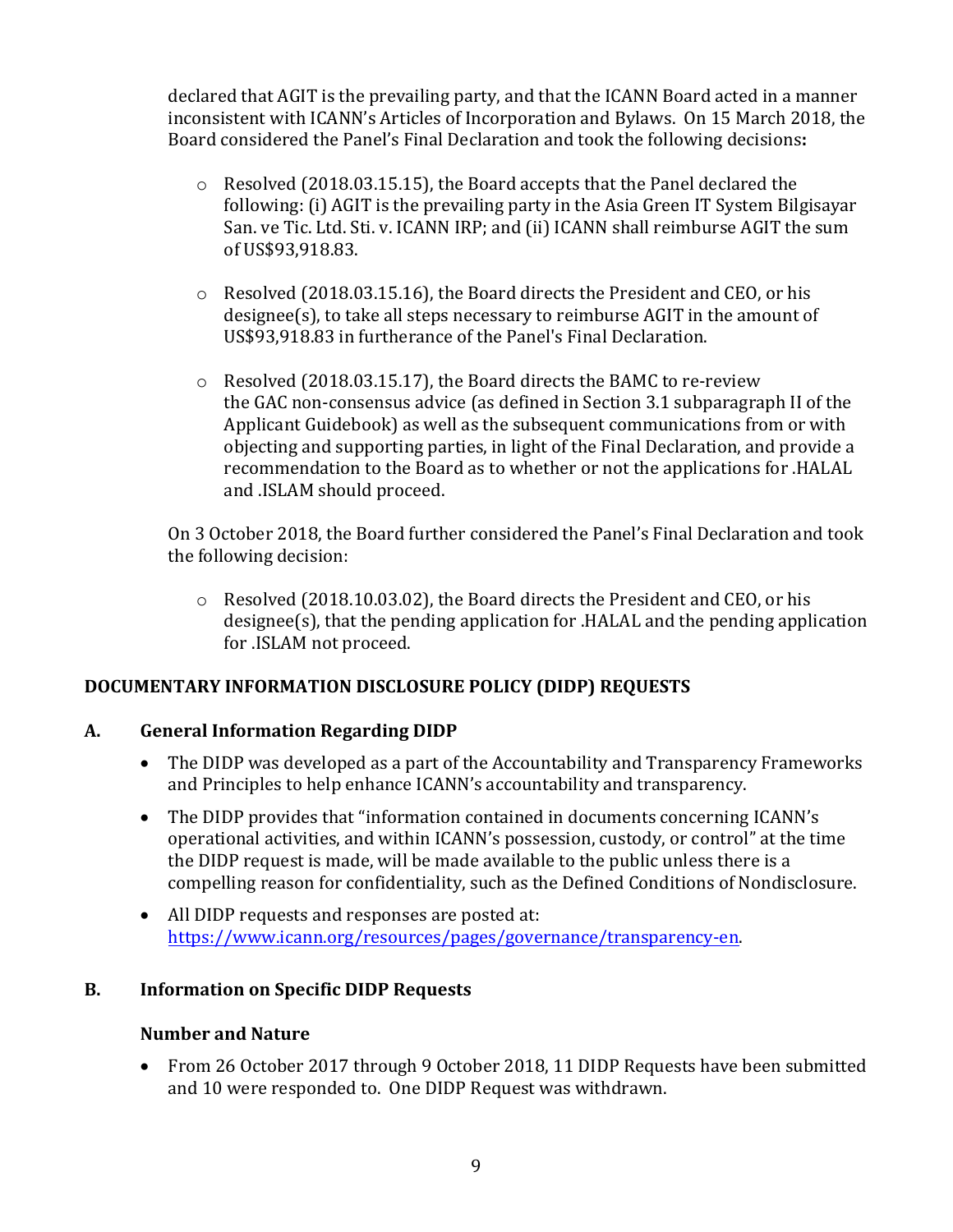- Request 20180110-1: DotMusic Limited (10 January 2018) The DIDP Request sought disclosure of "the documents provided by ICANN to FTI Consulting ("FTI") in connection with FTI's so-called independent review of ICANN's Community Priority Evaluation ("CPE"), which purports to encompass the CPE review of DotMusic's community application for the .MUSIC gTLD." The DIDP Response provided the Requestor with extensive information and numerous links to publicly available material responsive to the Request. The DIDP Response also explained that certain information was not appropriate for public disclosure pursuant to the DIDP Defined Conditions for Nondisclosure.
- Request 20180115-1: dotgay LLC (15 January 2018) The DIDP Request sought disclosure of "the documents provided by ICANN to FTI Consulting ('FTI') in connection with FTI's so-called independent review of ICANN's Community Priority Evaluation ('CPE'), which purports to encompass the CEP review of dotgay's community application for the .GAY gTLD." The DIDP Response provided the Requestor with extensive information and numerous links to publicly available material responsive to the Request. The DIDP Response also explained that certain information was not appropriate for public disclosure pursuant to the DIDP Defined Conditions for Nondisclosure
- Request 20180201-1: Michael Karanicolas (1 February 2018) The DIDP Request sought disclosure of 1) criteria for selecting regional fellows for ICANN 62; 2) budget allocated for ICANN 62 regional fellows; and 3) total number of regional fellows being selected for ICANN 62. The DIDP Response provided the Requestor with extensive information and numerous links to publicly available material responsive to the Request. The DIDP Response also explained that certain information was not appropriate for public disclosure pursuant to the DIDP Defined Conditions for Nondisclosure
- Request 20180223-1: Afilias Domains No. 3 Ltd. (23 February 2018) The DIDP Request sought disclosure of documents relating to the .WEB/.WEBS contention set. The DIDP response provided extensive and numerous links to publicly available material responsive to the Request. The DIDP Response also explained that certain information was not appropriate for public disclosure pursuant to the DIDP Defined Conditions for Nondisclosure
- Request 20180308-1: Brian Winterfeldt on behalf of complainants of .FEEDBACK Public Interest Commitment Dispute Resolution Procedure (PICDRP) (8 March 2018) – The DIDP Request sought disclosure of documents relating to the .FEEDBACK evaluation conducted by the PICDRP Panel. The request was withdrawn on 7 April 2018.
- Request 20180325-1: Jonathan Matkowsky on behalf of RiskIQ, Inc. (25 March 2018) The DIDP Request sought disclosure of all documents or correspondence referring or relating to enforcement forbearance from General Data Protection Regulation (GDPR), specifically including policies, plans, and correspondence with DPAs or any other authorities and any responses thereto. The DIDP Response provided extensive and numerous links to publicly available material responsive to the Request. The DIDP Response also explained that certain information was not appropriate for public